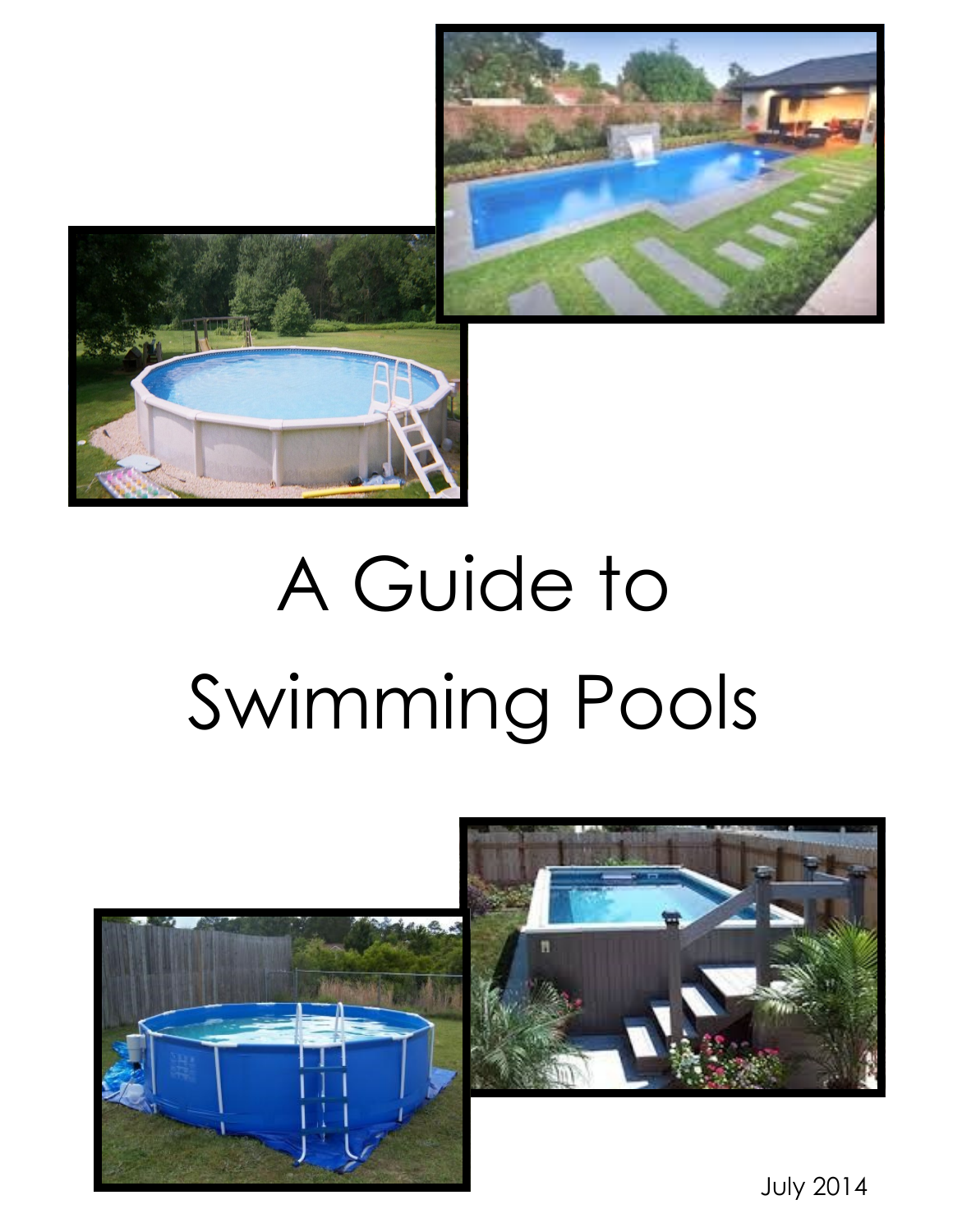

# Introduction

The following booklet has been prepared by the Building Division of the Engineering & Planning Department, to ensure the public safety of private swimming pools. Please review this booklet carefully and if there are any further questions please do not hesitate to contact the City Building Division office at (705)-759-5398.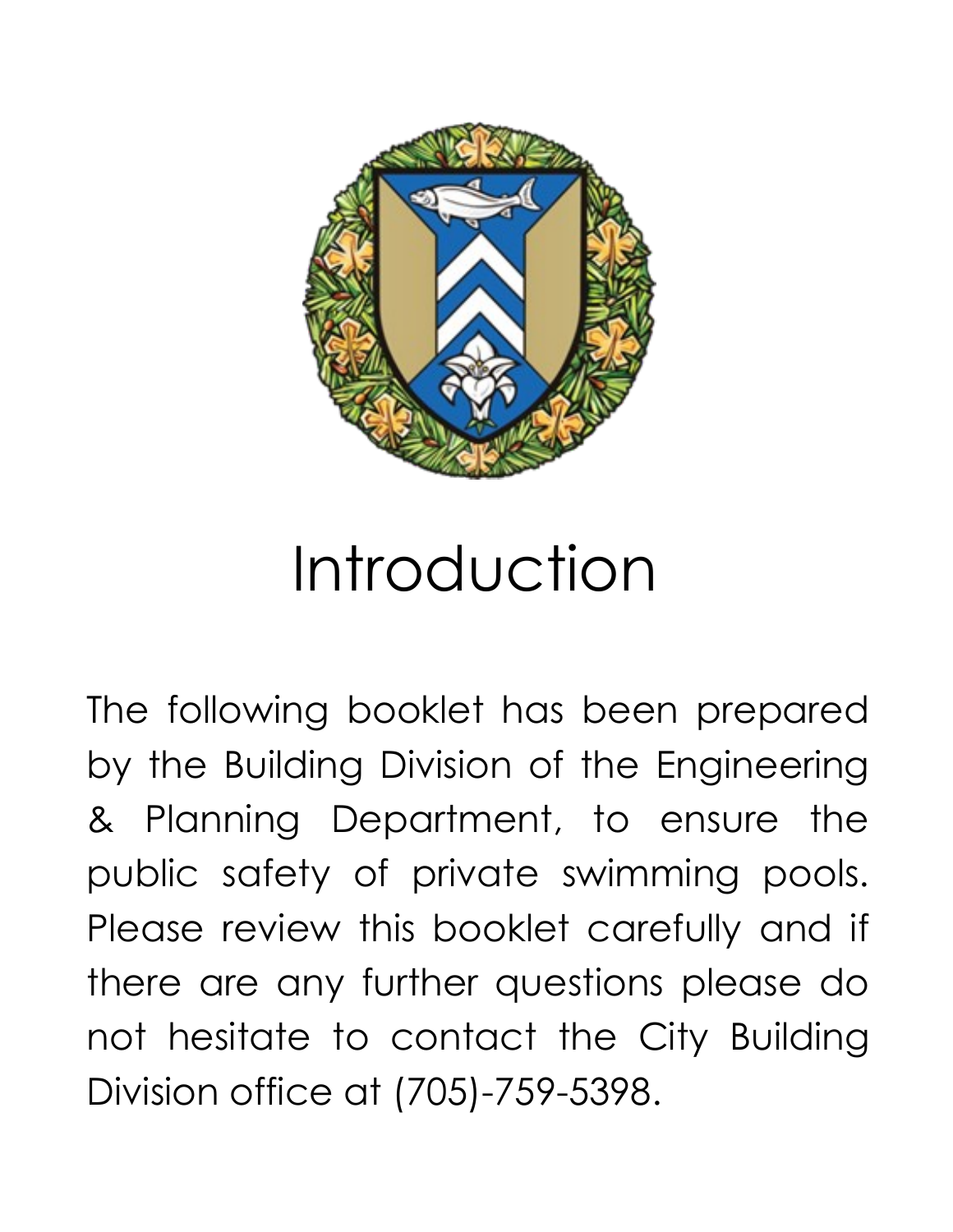# Definitions 3



**"Backflow Preventer"** means a device used in a water supply pipe which :

- a. Incorporates two(2) or more check valves to prohibit the reverse flow of water
- b. Contains integral safeguards to make it fail-safe in the event of a malfunction of one(1) or more check valves

**"Fence"** means a barrier constructed of chain-link metal, wood, stone, or any material having an equivalent degree of strength;

**"Gate"** means a swinging or sliding barrier used to fill or close a means of access, and includes a door;

**"Private Swimming Area"** means an area on a single piece of property that contains a Private Swimming Pool;

**"Private Swimming Pool"** means a privately owned outdoor pool of water contained in whole or in part by artificial means, other than :

- a. A bathing beach
- b. A natural bathing area: or
- c. Any outdoor body of water contained in whole or in part by artificial means in which the depth of the water at its deepest point is no more than 0.61 meters (2 feet);

**"Public Utilities Commission"** means PUC Services Inc. (PUC).

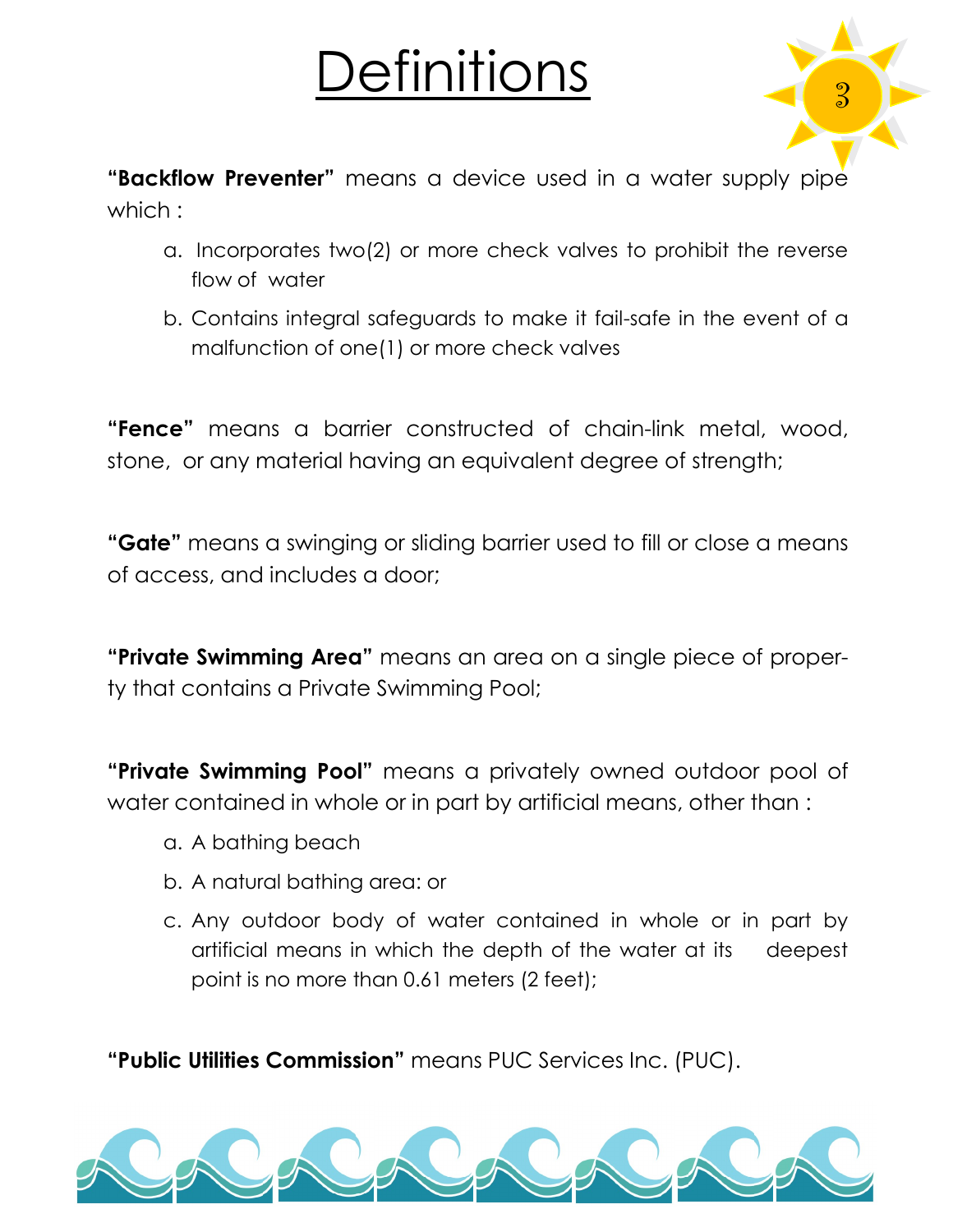### Permits



Prior to any construction of the pool, all permits are to be obtained from the proper authorities having jurisdiction.

A **building permit** is required for every pool installed as stated in the City Building By-law 2014-12.

Additional permits that may be required;

 A **plumbing** or **sewer permit** is required if a connection is made to the city sewer for pool drainage.

|                                                                                                                                                              |                          | <b>BUILDING DIVISION</b>                                                                                                |                                                                                                                                                                       |                                                                                                                                                                                                                                                                                                                                                 |
|--------------------------------------------------------------------------------------------------------------------------------------------------------------|--------------------------|-------------------------------------------------------------------------------------------------------------------------|-----------------------------------------------------------------------------------------------------------------------------------------------------------------------|-------------------------------------------------------------------------------------------------------------------------------------------------------------------------------------------------------------------------------------------------------------------------------------------------------------------------------------------------|
| PFRMI<br><b>PERMIT NO. 2014-0774</b>                                                                                                                         |                          |                                                                                                                         |                                                                                                                                                                       | FILE NO. 1<br><b>BLDG PLAN NO.</b>                                                                                                                                                                                                                                                                                                              |
| <b>ADDRESS 1 First Avenue</b>                                                                                                                                |                          |                                                                                                                         |                                                                                                                                                                       | DATE 2014/06/26                                                                                                                                                                                                                                                                                                                                 |
| <b>TYPE OF PERMIT ISSUED: Building</b>                                                                                                                       |                          |                                                                                                                         |                                                                                                                                                                       |                                                                                                                                                                                                                                                                                                                                                 |
| <b>DESCRIPTION: Single House</b>                                                                                                                             |                          |                                                                                                                         | <b>BUILDING CLASS: Residential</b>                                                                                                                                    |                                                                                                                                                                                                                                                                                                                                                 |
|                                                                                                                                                              | YARD                     |                                                                                                                         |                                                                                                                                                                       | EXTENT OF PERMIT: PERMIT TO ERECT NEW SWIMMING POOL AND CONSTRUCT NEW FENCE IN REAR                                                                                                                                                                                                                                                             |
| VALUE OF WORKS: \$3,000.00                                                                                                                                   |                          |                                                                                                                         |                                                                                                                                                                       |                                                                                                                                                                                                                                                                                                                                                 |
| WIDTH OF ENTRANCE:                                                                                                                                           |                          | <b>CULVERT LENGTH:</b>                                                                                                  | <b>NO. OF FIXTURES:</b>                                                                                                                                               |                                                                                                                                                                                                                                                                                                                                                 |
| LEGAL DESCRIPTION:                                                                                                                                           |                          |                                                                                                                         | C/A NO.                                                                                                                                                               | NO. OF STOREYS:                                                                                                                                                                                                                                                                                                                                 |
|                                                                                                                                                              |                          |                                                                                                                         | ZONING: R3                                                                                                                                                            | SITE PLAN:                                                                                                                                                                                                                                                                                                                                      |
| <b>APPLICANT:</b>                                                                                                                                            | <b>LAST, FIRST</b>       |                                                                                                                         | OWNER:                                                                                                                                                                | LAST, FIRST                                                                                                                                                                                                                                                                                                                                     |
| <b>APPLICANT ADDRESS:</b>                                                                                                                                    | A1B 3C4                  | <b>1 FIRST AVENUE</b><br>Sault Ste. Marie, ON                                                                           | OWNER ADDRESS                                                                                                                                                         | 1 FIRST AVENUE<br>Sault Ste. Marie, ON<br>A1B 3C4                                                                                                                                                                                                                                                                                               |
| <b>APPLICANT PHONE:</b>                                                                                                                                      | 705-123-4567             |                                                                                                                         | <b>OWNER PHONE:</b>                                                                                                                                                   | 705-123-4587                                                                                                                                                                                                                                                                                                                                    |
| <b>BUILDING CONTRACTOR: Salf</b>                                                                                                                             |                          |                                                                                                                         | <b>DESIGNER:</b>                                                                                                                                                      |                                                                                                                                                                                                                                                                                                                                                 |
| PLUMBING CONTRACTOR:                                                                                                                                         |                          |                                                                                                                         | <b>DESIGNER BCIN NO.</b>                                                                                                                                              |                                                                                                                                                                                                                                                                                                                                                 |
| <b>SEWER CONTRACTOR:</b><br><b>HEATING CONTRACTOR.</b>                                                                                                       |                          |                                                                                                                         | <b>CULVERT CONTRACTOR:</b><br><b>CURBCUT CONTRACTOR</b>                                                                                                               |                                                                                                                                                                                                                                                                                                                                                 |
|                                                                                                                                                              |                          |                                                                                                                         | contained therein or etherised therein. Expres if a permit is lested, not to depart from the plans, specifications or building location proposed in this application. | DECLARATION: At of the eleternetic and representations contained in the attorned documents filed in support of this opplication shall be deemed to be part of this<br>application for all purposes. I am the owner or authorized agent of the ewner for the above application, and I carlify the trait of all statisticitis or representations. |
| ISSUED BY:<br>For Bernham, Chief Suiding Officed                                                                                                             |                          |                                                                                                                         | PLEASE PRINT:                                                                                                                                                         |                                                                                                                                                                                                                                                                                                                                                 |
| <b>ISSUED DATE:</b>                                                                                                                                          |                          |                                                                                                                         | PLEASE SIGN:                                                                                                                                                          |                                                                                                                                                                                                                                                                                                                                                 |
|                                                                                                                                                              | Seut: Sw. Marie, Ontario |                                                                                                                         |                                                                                                                                                                       | Owner / Aust orized Agent                                                                                                                                                                                                                                                                                                                       |
|                                                                                                                                                              |                          |                                                                                                                         | NOTE: 48 HOURS ADVANCE NOTICE MUST BE GIVEN FOR THE FOLLOWING INSPECTIONS                                                                                             | TO REQUEST AN INSPECTION CALL 705-759-5410, AFTER HOURS YOUR REQUEST WILL BE RECORDED.                                                                                                                                                                                                                                                          |
| El Sewer and water service<br>□ Prior to pouring of concrete for footings<br>Prior to backfilling foundation<br>El Prior to backfilling plumbing ground run. |                          | El Prior to cover of HVAC ductwork.<br>El Prior to covering insulation.VB. AB<br>El Prior to covering air barner system | El Final inspection before oppupancy.<br>El Final inspection upon completion                                                                                          | □ Upon complation of structural framing □ Complation of all fra protection systems, alarms, sprinklers                                                                                                                                                                                                                                          |

- A **heating permit** is required if the pool has a heating unit.
- An **electrical permit**  is required from the ESA for any electrical work that may be involved. (Contact 1-877-ESA-SAFE)

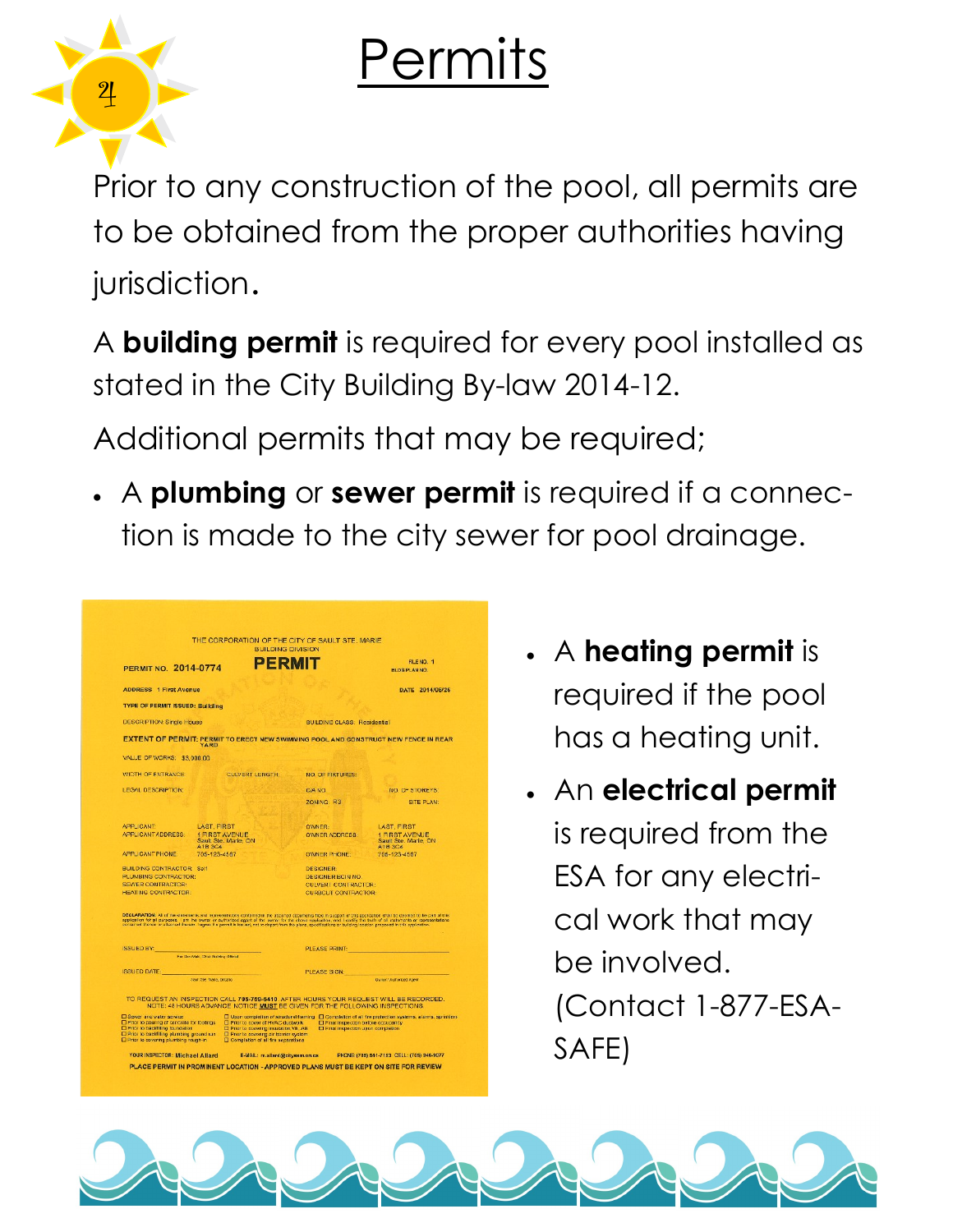# Building Permits

 $5\overline{)}$ 

An accurate site plan must be submitted with the application, depicting the locations of all buildings & structures on the lot as well the proposed pool, pool house, fences, decks etc.

### Requirements for Pools

- Must be located in the rear yard
- The walls of the swimming pool shall be no closer than 1.5m (5 feet) to any property line
- Except for on corner lots where the setback shall be no closer than 4m (13 feet 2 inches) to the exterior lot line
- A fence enclosing the Private Swimming Pool Requirements for Fences
- Foliage or a vegetative barrier shall not be sufficient to meet the requirements of a fence
- Vertically boarded wood construction, 3.8 cm chain link construction, masonry, plastic or any other materials of an equivalent degree of strength

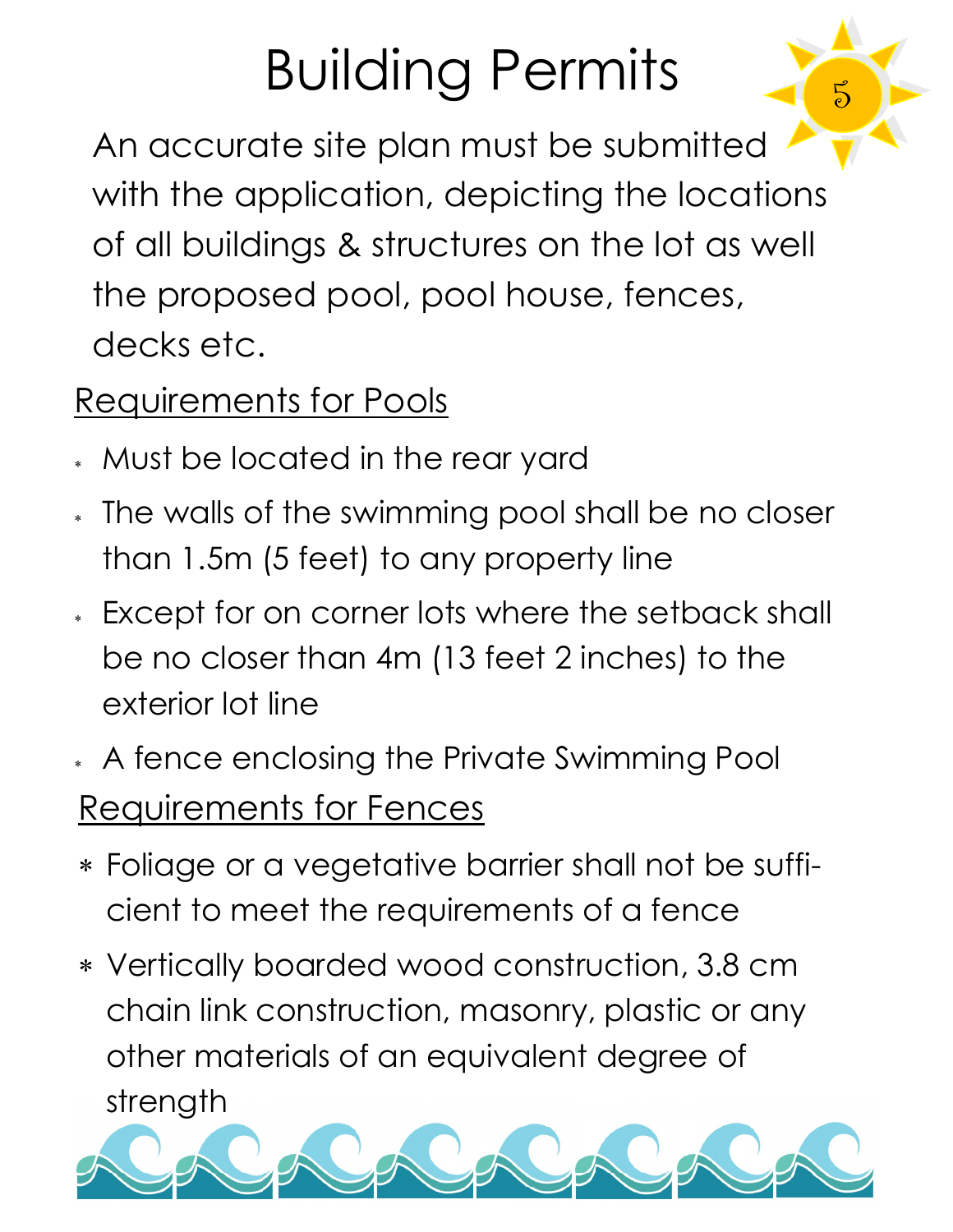

- Min. height of 5' to a max. of 6'
- Fences with horizontal rails or bracing members shall be spaced a minimum of 0.81 m (2 feet 8 inches)
- All horizontal or diagonal structural members must be located on the swimming pool side of the fence
- Shall be constructed to have the only means of entry be by Gate (See page 7)



- Shall not be located closer than 1.2m (4 feet) to the Private Swimming Pools edge
- Shall not be closer than 1.2m(4 feet) to any structure that facilitates climbing

For more information go to http://www.cityssm.on.ca/ contentadmin/UserFiles/File/By-Laws/SwimmingPools2014-12.pdf

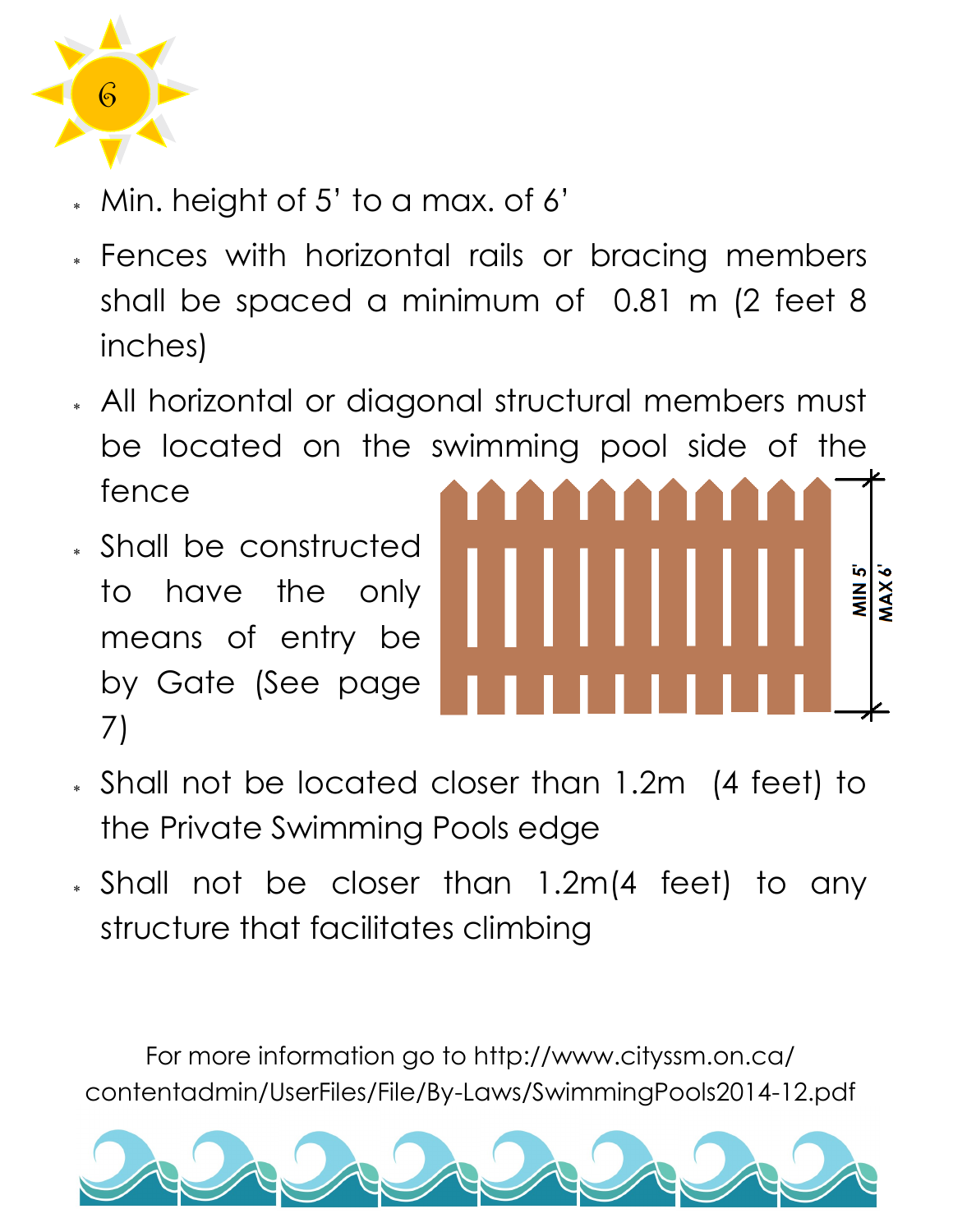### Exceptions of Fences

 The outside walls of the Private Swimming Pool are at least 1.2m (4 feet) in height

7

- Exterior walls of the pool are smooth and vertical, making them non-climbable
- Ladders/stairs providing access to the pool shall be removed or locked in a position so that the ladder cannot be used at anytime the owner is not present
- Snow fencing is an acceptable temporary fence, until final fence is completed, during construction to control access to excavation

### Gate Requirements

- Shall be of same construction and height to that of required fence
- Supported by substantial hinges
- Equipped with a self-closing & selflatching mechanism placed at the top & on the Private Swimming Pool side of the gate
- Shall be locked except when the Private Swimming Pool Area is being used

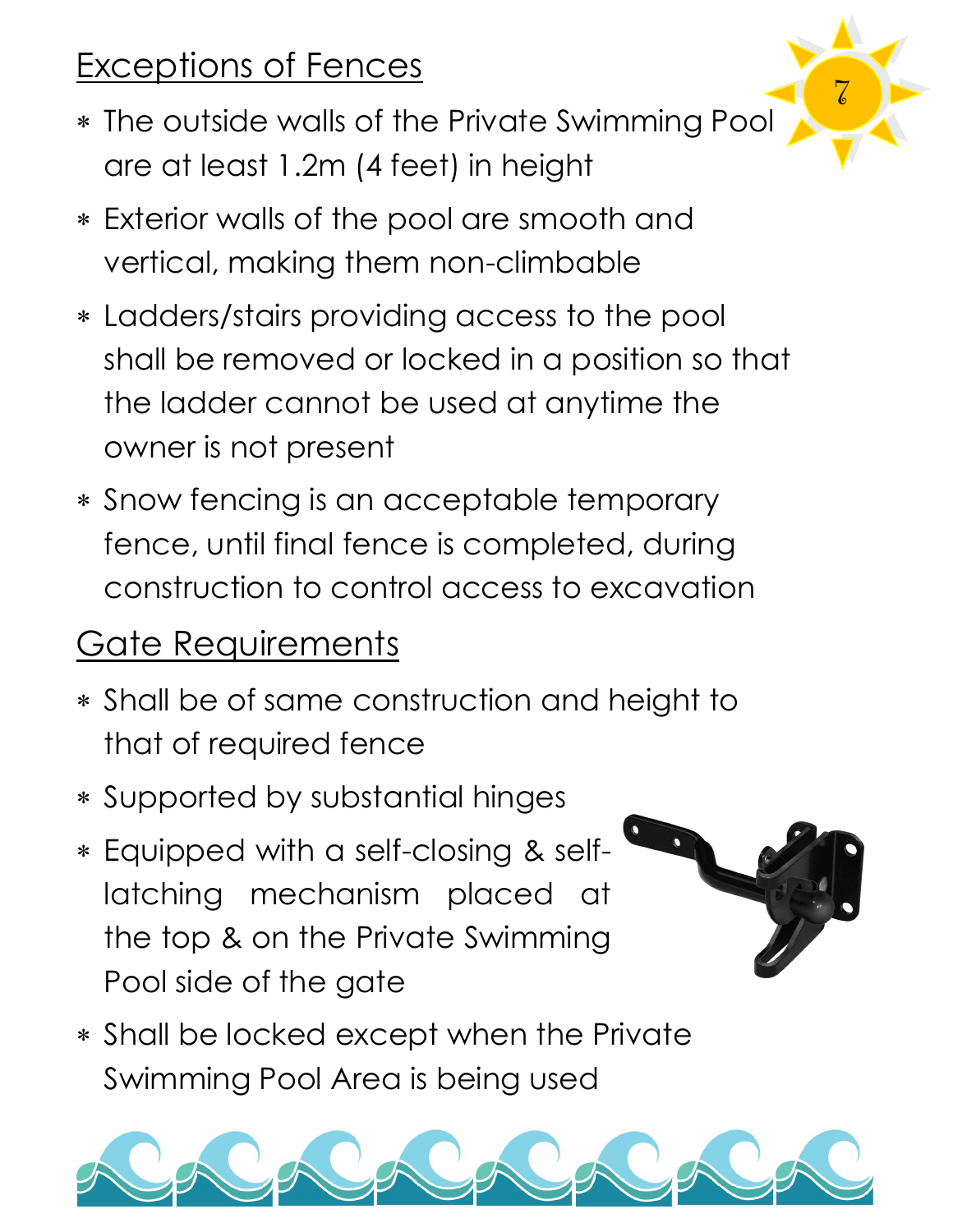### Sample Site Plan: Corner



**STREET**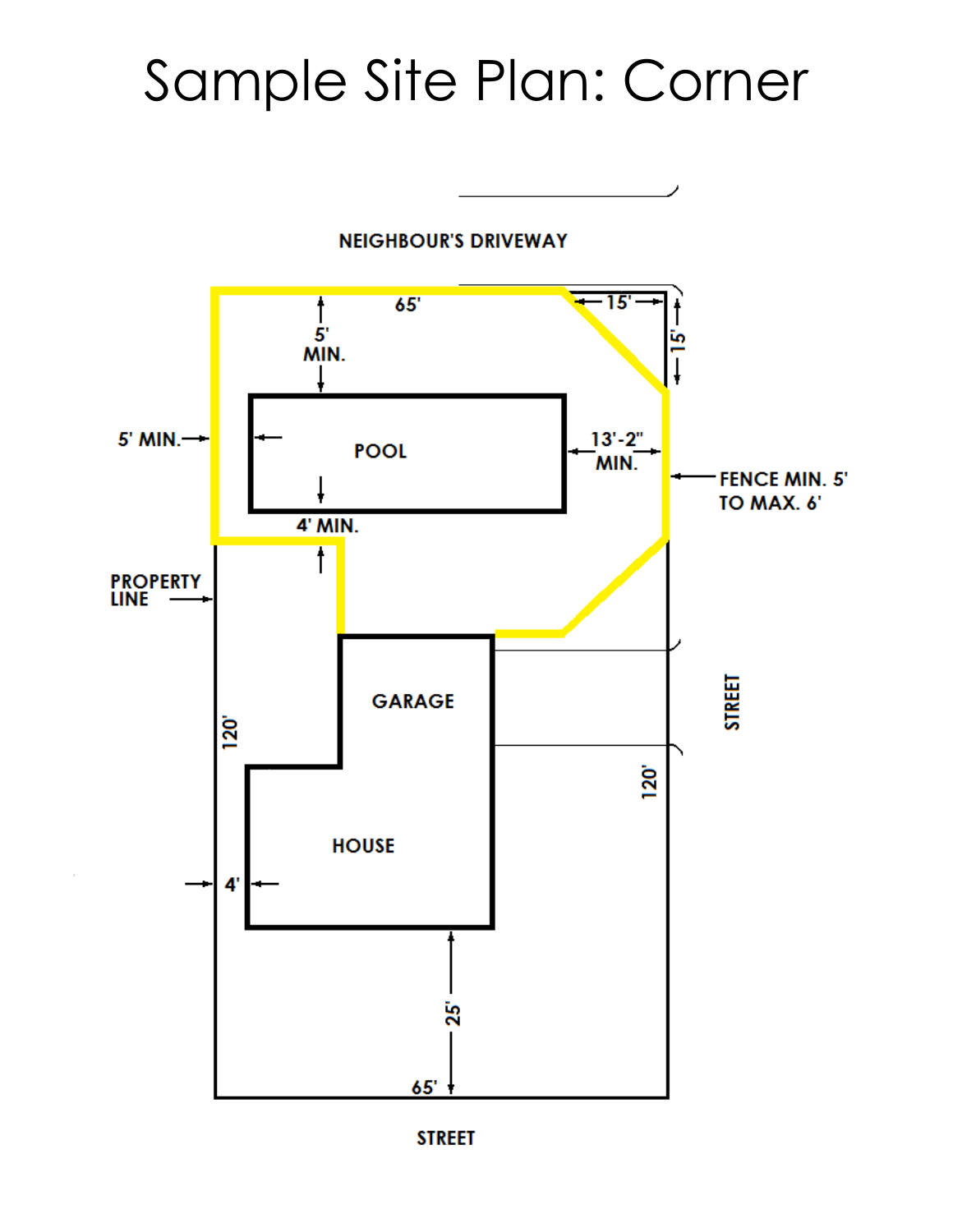#### **ABOVE GORUND POOL WITH DECK**

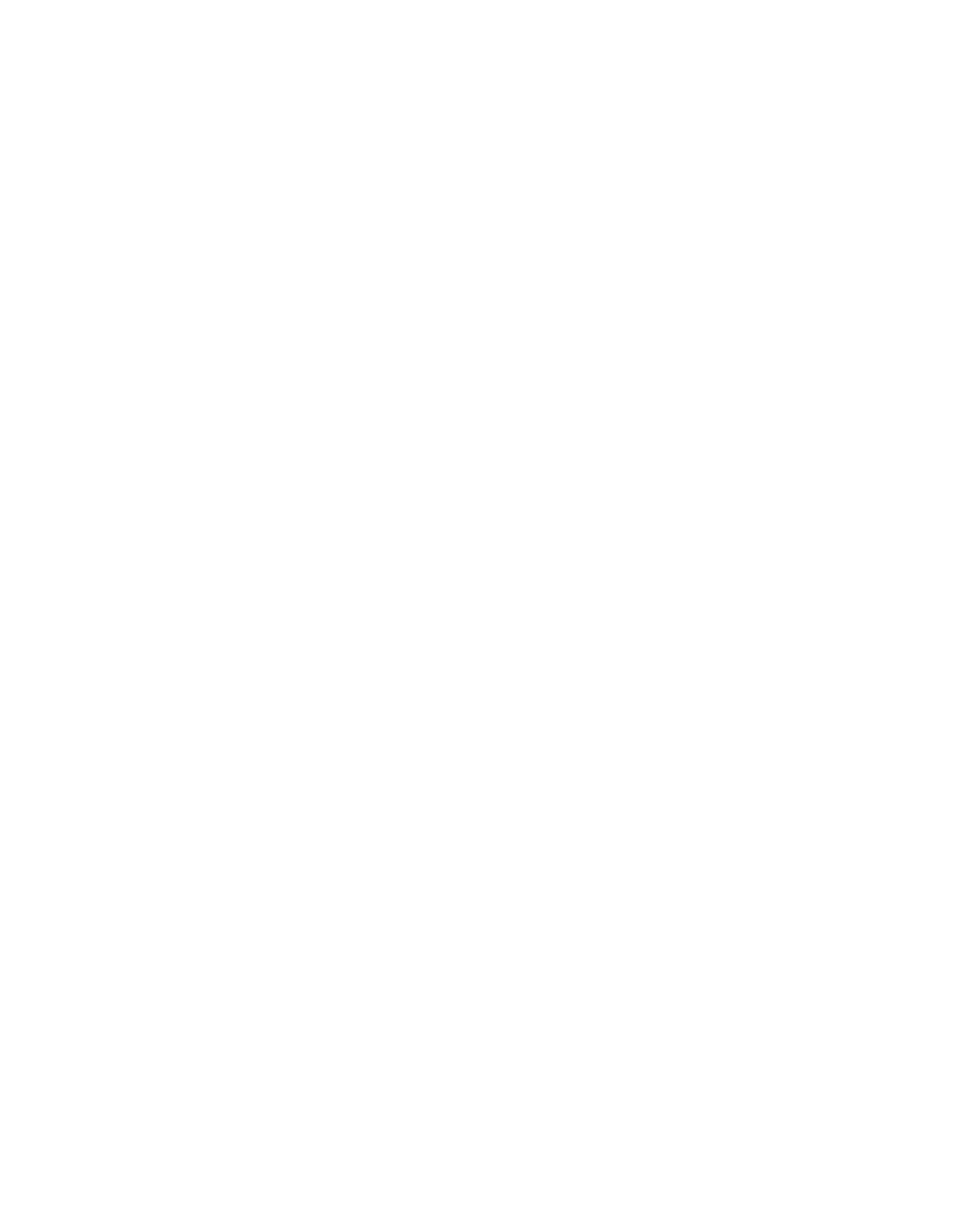#### **Plumbing Requirements**

\* The orifice of a facet, spout or distribution pipe that supplies water to the Private Swimming Pool shall have an operational Backflow Preventer connected to it.

11

- Where a Private Swimming Pool is supplied directly or indirectly through devices with water from a permanent potable water supply line, the line shall be equipped with an operational Backflow Preventer as well
- All water discharged from pool shall go into a City approved sanitary sewer where available. In no way should any discharge be discharged in a way that could result in flood damage to any private property or property owned by the City

#### **Power Lines**

If the Private Swimming Pool Area is beneath any overheard power lines, the Owner shall obtain written approval for the overhead clearance of the Private Swimming Pool from the PUC and provide same to the Chief Building Official prior to the issuance of a Building Permit for the Private Swimming Pool